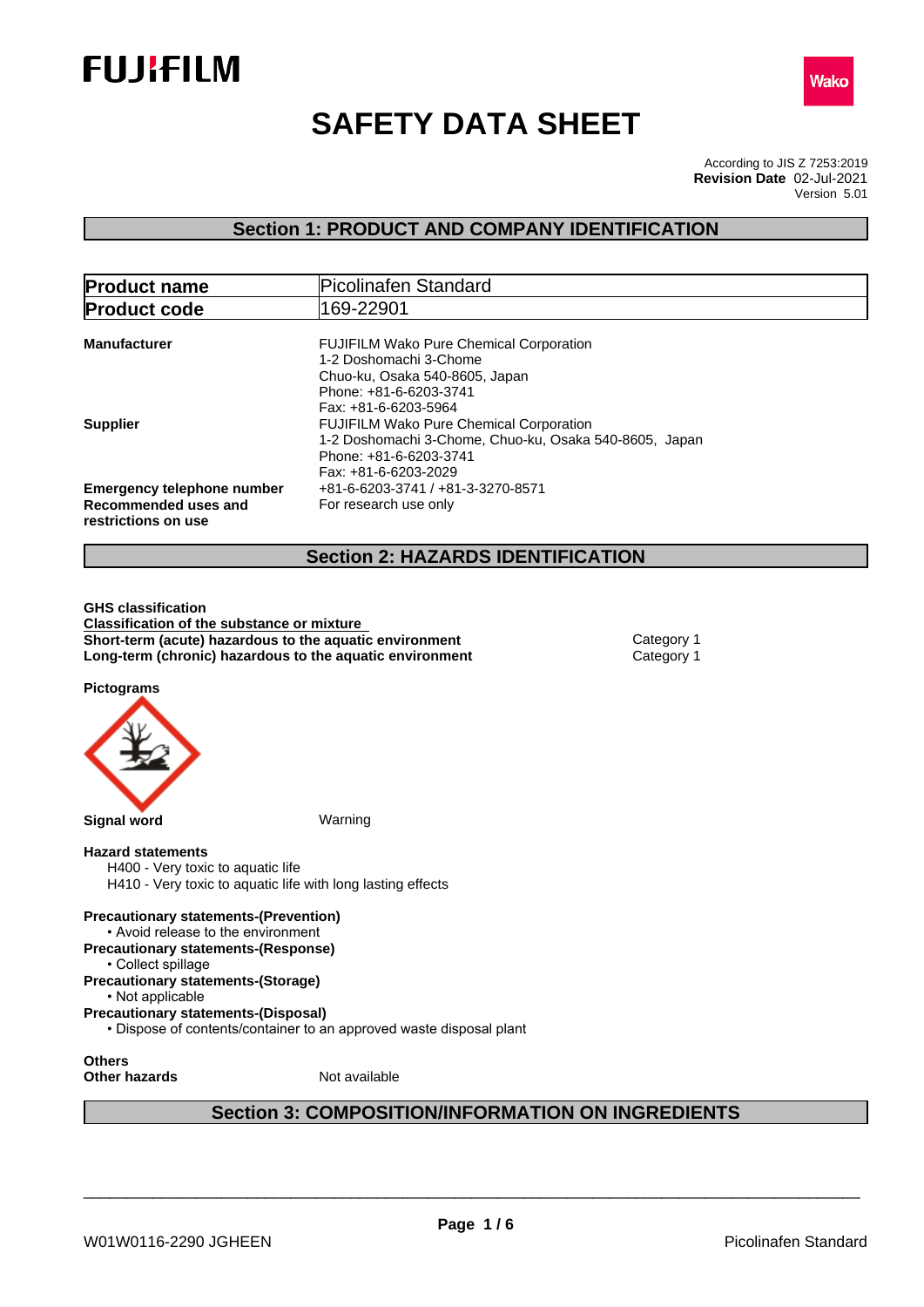#### **Single Substance or Mixture** Substance

**Formula** C19H12F4N2O2

| . .<br>l Name<br>Chemical | Weiaht-%   | Molecular weight | <b>ENCS</b>         | <b>ISHL</b><br>No. | <b>RN</b><br>ras                                    |
|---------------------------|------------|------------------|---------------------|--------------------|-----------------------------------------------------|
| <br>Picolinater           | QΩ<br>ອບ.ບ | 376.30           | N/F<br>$\mathbf{u}$ | N/                 | $\sim$ $-$<br>$\sim$ $\sim$<br>7C 1<br><br>`-<br>ບບ |

**Impurities and/or Additives**: Not applicable

## **Section 4: FIRST AID MEASURES**

## **Inhalation**

Remove to fresh air. If symptoms persist, call a physician.

## **Skin contact**

Wash off immediately with soap and plenty of water. If symptoms persist, calla physician.

#### **Eye contact**

IF IN EYES: Rinse cautiously with water for several minutes. Remove contact lenses, if present and easy to do. Continue rinsing. Immediate medical attention is required.

#### **Ingestion**

Rinse mouth. Never give anything by mouth to an unconscious person. Call a physician or poison control center immediately. Do not induce vomiting without medical advice.

#### **Protection of first-aiders**

Use personal protective equipment as required.

## **Section 5: FIRE FIGHTING MEASURES**

#### **Suitable extinguishing media**

Water spray (fog), Carbon dioxide (CO2), Foam, Extinguishing powder, Sand

**Unsuitable extinguishing media**

No information available

#### **Specific hazards arising from the chemical product**

Thermal decomposition can lead to release of irritating and toxic gases and vapors.

**Special extinguishing method**

## No information available

## **Special protective actions for**

## **fire-fighters**

Use personal protective equipment as required.Firefighters should wear self-contained breathing apparatus and full firefighting turnout gear.

## **Section 6: ACCIDENTAL RELEASE MEASURES**

## **Personal precautions, protective equipment and emergency procedures**

For indoor, provide adequate ventilation process until the end of working. Deny unnecessary entry other than the people involved by, for example, using a rope. While working, wear appropriate protective equipments to avoid adhering it on skin, or inhaling the gas. Work from windward, and retract the people downwind.

#### **Environmental precautions**

To be careful not discharged to the environment without being properly handled waste water contaminated.

## **Methods and materials for contaminent and methods and materials for cleaning up**

Sweep up and gather scattered particles, and collect it in an empty airtight container.

#### **Recoverly, neutralization**

#### No information available

#### **Secondary disaster prevention measures**

Clean contaminated objects and areas thoroughly observing environmental regulations.

## **Section 7: HANDLING AND STORAGE**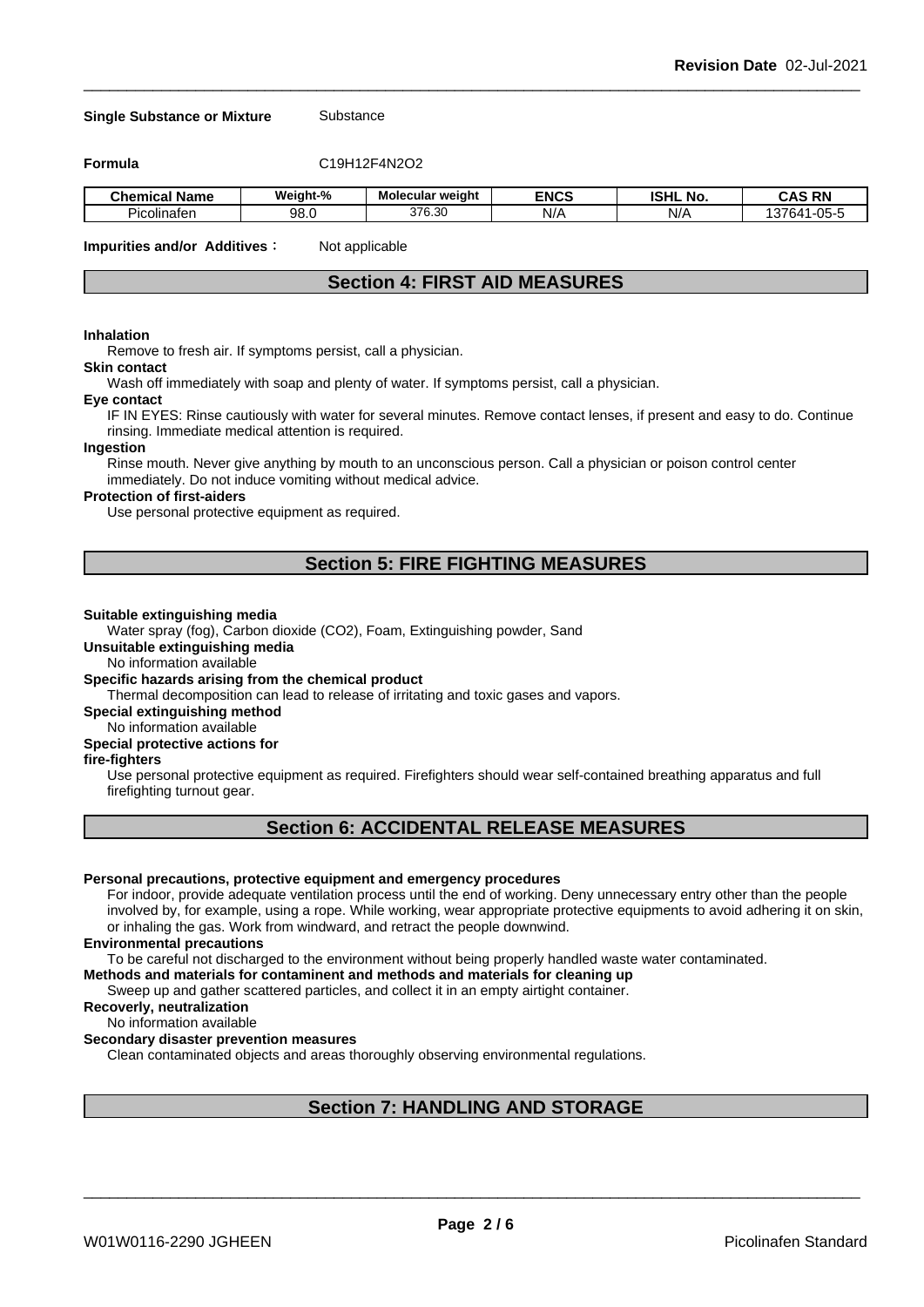## **Handling**

## **Technical measures**

Avoid contact with strong oxidizing agents. Use with local exhaust ventilation.

## **Precautions**

Do not rough handling containers, such as upsetting, falling, giving a shock, and dragging. Prevent leakage, overflow, and scattering. Not to generate steam and dust in vain. Seal the container after use. After handling, wash hands and face, and then gargle. In places other than those specified, should not be smoking or eating and drinking. Should not be brought contaminated protective equipment and gloves to rest stops. Deny unnecessary entry of non-emergency personnel to the handling area.

## **Safety handling precautions**

Avoid contact with skin, eyes or clothing. Use personal protective equipment as required.

| <b>Storage</b>            |                                                                                    |
|---------------------------|------------------------------------------------------------------------------------|
| Safe storage conditions   |                                                                                    |
| <b>Storage conditions</b> | Keep container protect from light tightly closed. Store in a cool (2-10 °C) place. |
| Safe packaging material   | Glass                                                                              |
| Incompatible substances   | Strong oxidizing agents                                                            |
|                           |                                                                                    |

## **Section 8: EXPOSURE CONTROLS/PERSONAL PROTECTION**

## **Engineering controls**

In case of indoor workplace, seal the source or use a local exhaust system. Provide the safety shower facility, and handand eye-wash facility. And display their position clearly.

**Exposure limits** This product, as supplied, does not contain any hazardous materials with occupational exposure limits established by the region specific regulatory bodies.

#### **Personal protective equipment**<br>**Respiratory protection** Dust mask **Respiratory protection**

**Hand protection** Protection gloves **Eye protection Eye protective** eyeglasses or chemical safety goggles **Skinandbody protection** Long-sleeved work clothes

**General hygiene considerations**

Handle in accordance with good industrial hygiene and safety practice.

## **Section 9: PHYSICAL AND CHEMICAL PROPERTIES**

#### **Form**

| Color                                                  | White - nearly white                                        |
|--------------------------------------------------------|-------------------------------------------------------------|
| Appearance                                             | crystalline powder - powder                                 |
| Odor                                                   | No data available                                           |
| Melting point/freezing point                           | 105.7 $\degree$ C                                           |
| Boiling point, initial boiling point and boiling range | No data available                                           |
| <b>Flammability</b>                                    | No data available                                           |
| <b>Evaporation rate:</b>                               | No data available                                           |
| Flammability (solid, gas):                             | No data available                                           |
| Upper/lower flammability or                            |                                                             |
| explosive limits                                       |                                                             |
| Upper:                                                 | No data available                                           |
| Lower:                                                 | No data available                                           |
| <b>Flash point</b>                                     | No data available                                           |
| Auto-ignition temperature:                             | No data available                                           |
| Decomposition temperature:                             | No data available                                           |
| рH                                                     | No data available                                           |
| Viscosity (coefficient of viscosity)                   | No data available                                           |
| <b>Dynamic viscosity</b>                               | No data available                                           |
| <b>Solubilities</b>                                    | Ethanol, acetone: soluble. water: practically insoluble, or |
|                                                        | insoluble.                                                  |
| n-Octanol/water partition coefficient: (log Pow)       | 5.43                                                        |
| Vapour pressure                                        | No data available                                           |
| <b>Specific Gravity / Relative density</b>             | No data available                                           |
| Vapour density                                         | No data available                                           |
| <b>Particle characteristics</b>                        | No data available                                           |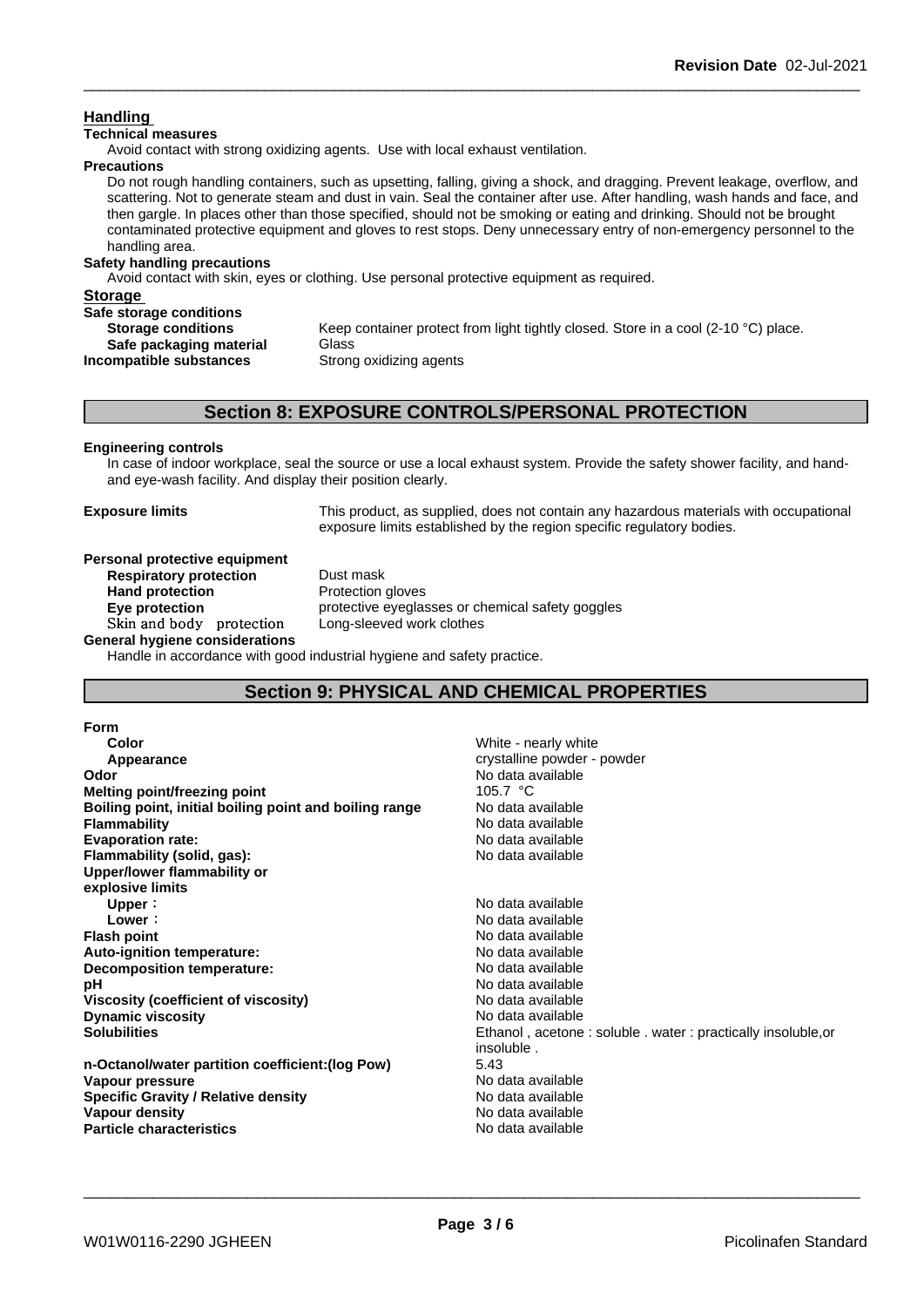## **Section 10: STABILITY AND REACTIVITY**

#### **Stability**

**Reactivity** No data available<br> **Chemical stability** May be altered by May be altered by light. **Hazardous reactions** None under normal processing **Conditions to avoid** Extremes of temperature and direct sunlight **Incompatible materials** Strong oxidizing agents **Hazardous decomposition products** Carbon monooxide (CO), Carbon dioxide (CO2), Nitrogen oxides (NOx), Halides

## **Section 11: TOXICOLOGICAL INFORMATION**

**Acute toxicity**

| <b>Thom</b><br>Name | <b>D50</b><br>יים ב<br>,,,,,, | I <sub>DE</sub><br>.Dɔu                  | C50<br>.nnaia  |
|---------------------|-------------------------------|------------------------------------------|----------------|
| Picolinaten         | -5000mg/kg(Rat)               | 1000<br>$\sqrt{2}$<br>…a/ka(Re*i<br>rai. | 'Rat.<br>.9ma/ |

| <b>Skin irritation/corrosion</b>  | No data available |  |  |
|-----------------------------------|-------------------|--|--|
| Serious eye damage/ irritation    | No data available |  |  |
| Respiratory or skin sensitization | No data available |  |  |
| Reproductive cell mutagenicity    | No data available |  |  |
| Carcinogenicity                   | No data available |  |  |
| <b>Reproductive toxicity</b>      | No data available |  |  |
| <b>STOT-single exposure</b>       | No data available |  |  |
| <b>STOT-repeated exposure</b>     | No data available |  |  |
| <b>Aspiration hazard</b>          | No data available |  |  |

## **Section 12: ECOLOGICAL INFORMATION**

#### **Ecotoxicity**

| . .<br>72h<br>48h<br>96h<br><b>OFO</b><br>0368ma/l•<br>J.000025ma/l<br>- -<br>.30=0.45ma/l<br>Picolinaten<br>$\sim$<br>$\equiv$ | <b>Chemical Name</b> | plants<br>Algae/aguatic | Fish | ∽rustacea |
|---------------------------------------------------------------------------------------------------------------------------------|----------------------|-------------------------|------|-----------|
|                                                                                                                                 |                      |                         |      |           |

**Other data** No data available

| Persistence and degradability    | No information available |
|----------------------------------|--------------------------|
| <b>Bioaccumulative potential</b> | No information available |
| Mobility in soil                 | No information available |
| Hazard to the ozone layer        | No information available |

## **Section 13: DISPOSAL CONSIDERATIONS**

**Waste from residues**

Disposal should be in accordance with applicable regional, national and local laws and regulations.

## **Contaminated container and contaminated packaging**

Disposal should be in accordance with applicable regional, national and local laws and regulations.

## **Section 14: TRANSPORT INFORMATION**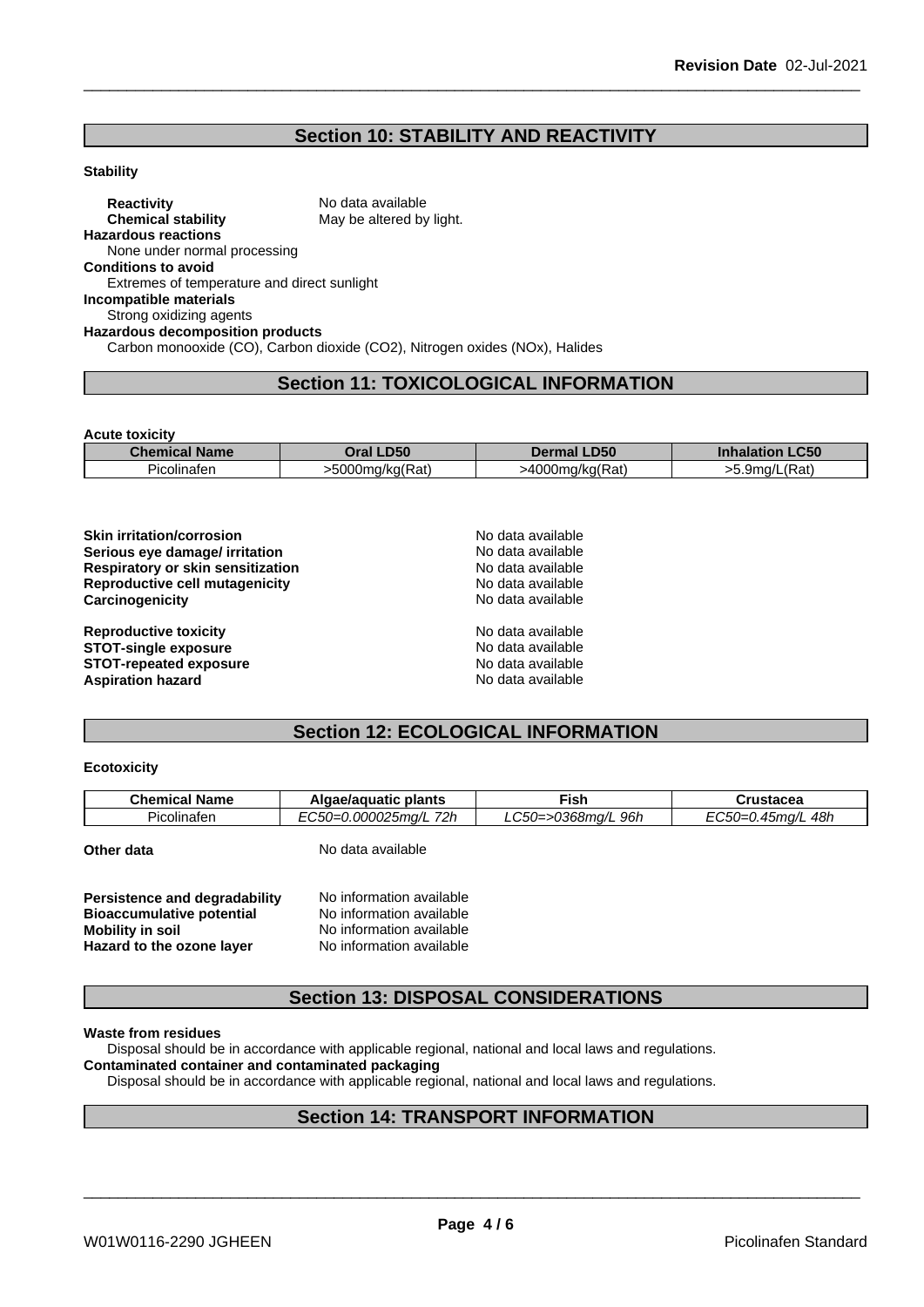| <b>ADR/RID</b>                                                 |                                                                  |
|----------------------------------------------------------------|------------------------------------------------------------------|
| UN number                                                      | UN3077                                                           |
| Proper shipping name:                                          | Environmentally hazardous substance, solid, n.o.s. (Picolinafen) |
| UN classfication                                               | 9                                                                |
| <b>Subsidiary hazard class</b>                                 |                                                                  |
| Packing group                                                  | Ш                                                                |
| <b>Marine pollutant</b>                                        | Yes                                                              |
| <b>IMDG</b>                                                    |                                                                  |
| UN number                                                      | <b>UN3077</b>                                                    |
| Proper shipping name:                                          | Environmentally hazardous substance, solid, n.o.s. (Picolinafen) |
| <b>UN classfication</b>                                        | 9                                                                |
| <b>Subsidiary hazard class</b>                                 |                                                                  |
| Packing group                                                  | Ш                                                                |
| <b>Marine pollutant (Sea)</b>                                  | Yes                                                              |
| <b>Transport in bulk according to</b> No information available |                                                                  |
| Annex II of MARPOL 73/78 and                                   |                                                                  |
| the IBC Code                                                   |                                                                  |
| <b>IATA</b>                                                    |                                                                  |
| <b>UN number</b>                                               | <b>UN3077</b>                                                    |
| Proper shipping name:                                          | Environmentally hazardous substance, solid, n.o.s. (Picolinafen) |
| UN classfication                                               | 9                                                                |
| <b>Subsidiary hazard class</b>                                 |                                                                  |
| Packing group                                                  | Ш                                                                |
| <b>Environmentally Hazardous</b>                               | Yes                                                              |
| <b>Substance</b>                                               |                                                                  |

## **Section 15: REGULATORY INFORMATION**

## **International Inventories EINECS/ELINCS TSCA** - **Japanese regulations Fire Service Act** Not applicable **Poisonous and Deleterious Substances Control Law** Not applicable **Industrial Safety and Health Act**Not applicable **Regulations for the carriage and storage of dangerous goods in ship** Noxious Substances (Ordinance Art.3, Ministry of Transportation Ordinance Regarding Transport by Ship and Storage, Attached Table 1) **Civil Aeronautics Law** Misellaneous Dangerous Substances and Articles (Ordinance Art.194, MITL Nortification for Air Transportation of Explosives etc., Attached Table 1) **Pollutant Release and Transfer** Not applicable **Register Law Export Trade Control Order** Not applicable **Section 16: OTHER INFORMATION**

| Key literature references and | NITE: National Institute of Technology and Evaluation (JAPAN)                   |
|-------------------------------|---------------------------------------------------------------------------------|
| sources for data etc.         | http://www.safe.nite.go.jp/japan/db.html                                        |
|                               | <b>IATA dangerous Goods Regulations</b>                                         |
|                               | RTECS: Registry of Toxic Effects of Chemical Substances                         |
|                               | Japan Industrial Safety and Health Association GHS Model SDS                    |
|                               | Dictionary of Synthetic Oraganic Chemistry, SSOCJ, Koudansha Scientific Co.Ltd. |
|                               | Chemical Dictionary, Kyouritsu Publishing Co., Ltd.                             |
|                               | etc                                                                             |

## **Disclaimer**

This SDS is according to JIS Z 7253: 2019. The information provided in this Safety Data Sheet is correct to the best of our knowledge, information and belief at the date of its publication. The information given is designed only as a guidance for safe handling, and is not to be considered a warranty or quality specification. The information relates only to the specific material designated and may not be valid for such material used in combination with any other materials or in any process, unless